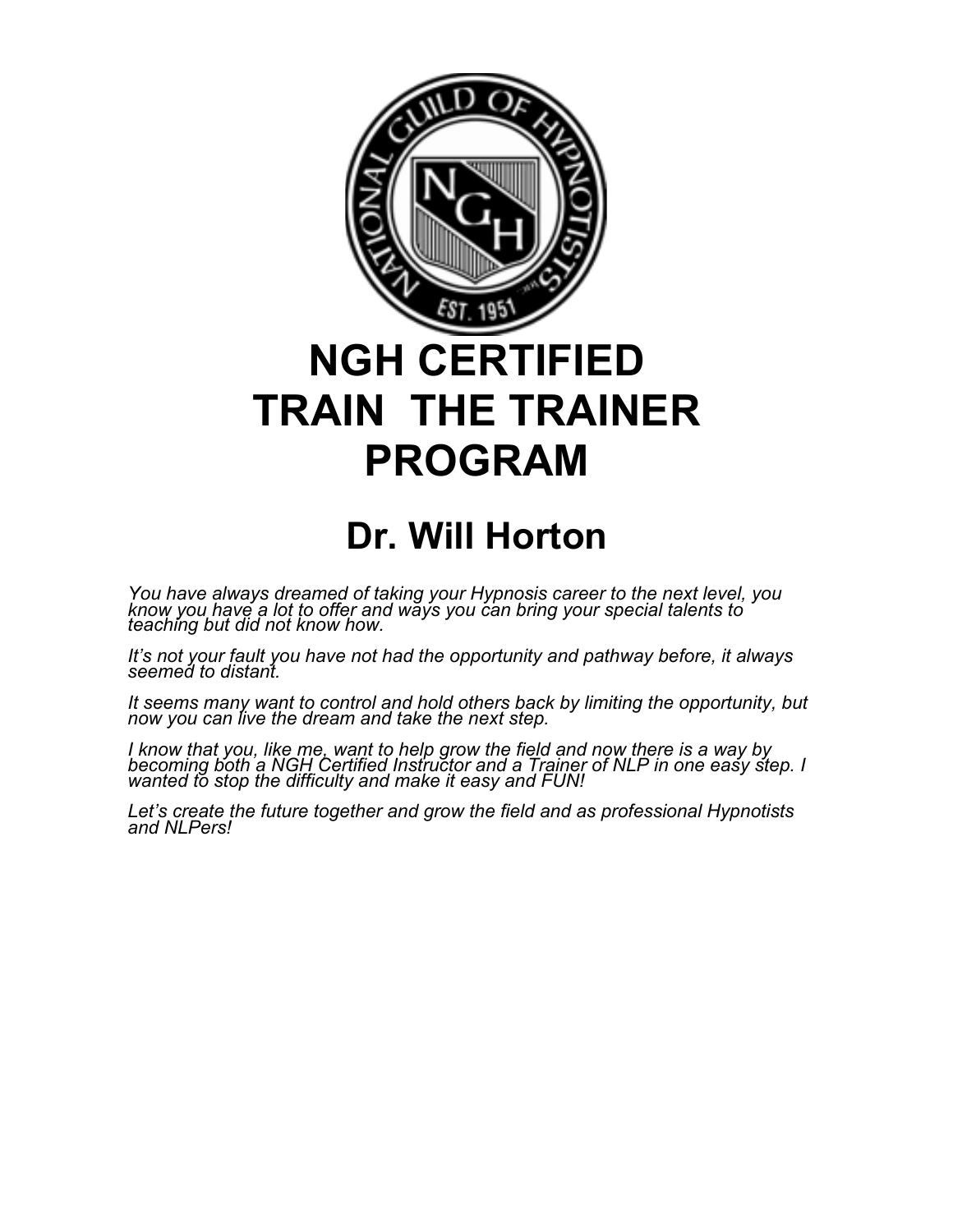# *Train the Trainer*

## **CERTIFIED INSTRUCTOR PROGRAM**

#### *Dr. Will Horton presents*

### **The National Guild of Hypnotists' Train the Trainers Program.**

There are 30 TOP reasons why you should train with Dr. Will Horton and become a Certified Instructor with the National Guild of Hypnotists and a Trainer with The National Federation of NLP.

- 1. The Only double training like it in the world, NLP and Hypnosis Trainers status in one
- 2. Written authorization to use Will Horton's NLP training in your classes. *\$2000.00 value.*
- 3. Learn how to safely offer a refund to your students in a way that is a win / win for everyone.
- 4 Discover when and how to offer discounts.
- 5. Increasing private sessions with each class. *Could add thousands of dollars to your income.*
- 6 Discover the five types of prospective students.
- 7. Overcome objections before they arise.
- 8. The steps to receive referrals for your certification classes.
- 9. How to justify the price of your class in less than 60 seconds.
- 10. When and how to use testimonials.
- 12. A list of dozens of celebrities that have used hypnosis.
- 13. Understanding and embracing 4 Mat. Without it, your class will fail.
- 14. How to turn self-hypnosis classes into a gold mine for your certification class.
- 15. The types of homework that will ensure your student's success.
- 16. Discover the good and the bad of conducting classes over a longer time period.
- 17. Knowing and then mastering the three requirements for a successful class.
- 18. How to implement techniques that will keep your students excited throughout the class.
- 19. Attracting students who may be skeptical.
- 20, Ensure that your first demonstration will **always** work perfectly.
- 21. Knowing how to address the issue of past life regression.
- 22. Avoiding the mistakes that are made 15 minutes before the start of the class.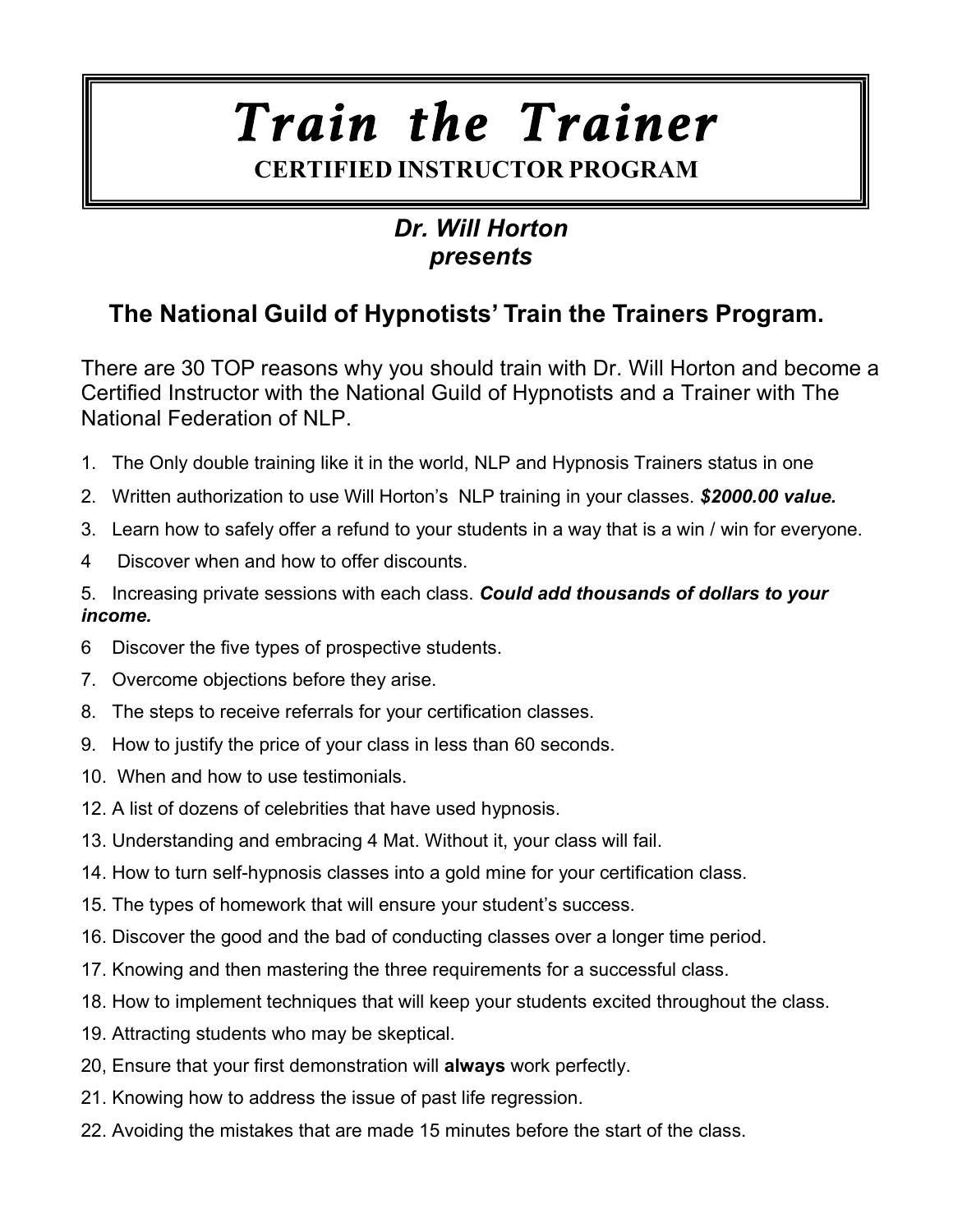- 23. Handling a disruptive student in a diplomatic way.
- 24. How to select your speaking style that is perfect for you.
- 25. When it is a good idea to dress casual.
- 26. Having students find mistakes made by other hypnotists.
- 27. How to examine the future of the hypnosis profession.
- 28. Extra techniques for weight loss.

29. Written authorization to use Will Horton's Sports Enhancement DVD in your classes. *\$200.00 value.*

30. Being able to totally recoup your investment on your very first class.



The NGH Train the Trainer Program is designed to train professionals to teach a complete course in basic and advanced hypnotherapy and self-hypnosis.

In this course, the *"performance method"* is taught — gaining hands-on experience by "doing" and interacting with other participants. You will be trained lesson-by-lesson to teach the entire program. There will be discussions, demonstrations, case studies, role-play activities, simulations, and application exercises. Participants bring their immediate concerns and goals to each session.

The 5-day course includes personalized instruction, homework assignments, the latest research, and extensive practice. After training, graduates will be ready to teach a Comprehensive Course in Hypnosis and Self-hypnosis for NGH Certification … and will become NGH Certified Instructors.

#### *To thoroughly prepare you for this important advance in your career, you will learn:*

- ♦ How to communicate the knowledge gained in the Hypnotherapy Course.
- ♦ How to create a climate for learning that makes even the most obstinate student eager to learn.
- ♦ How to set objectives for training students.
- ♦ 11 ways to motivate adults using recognition, encouragement, and approval.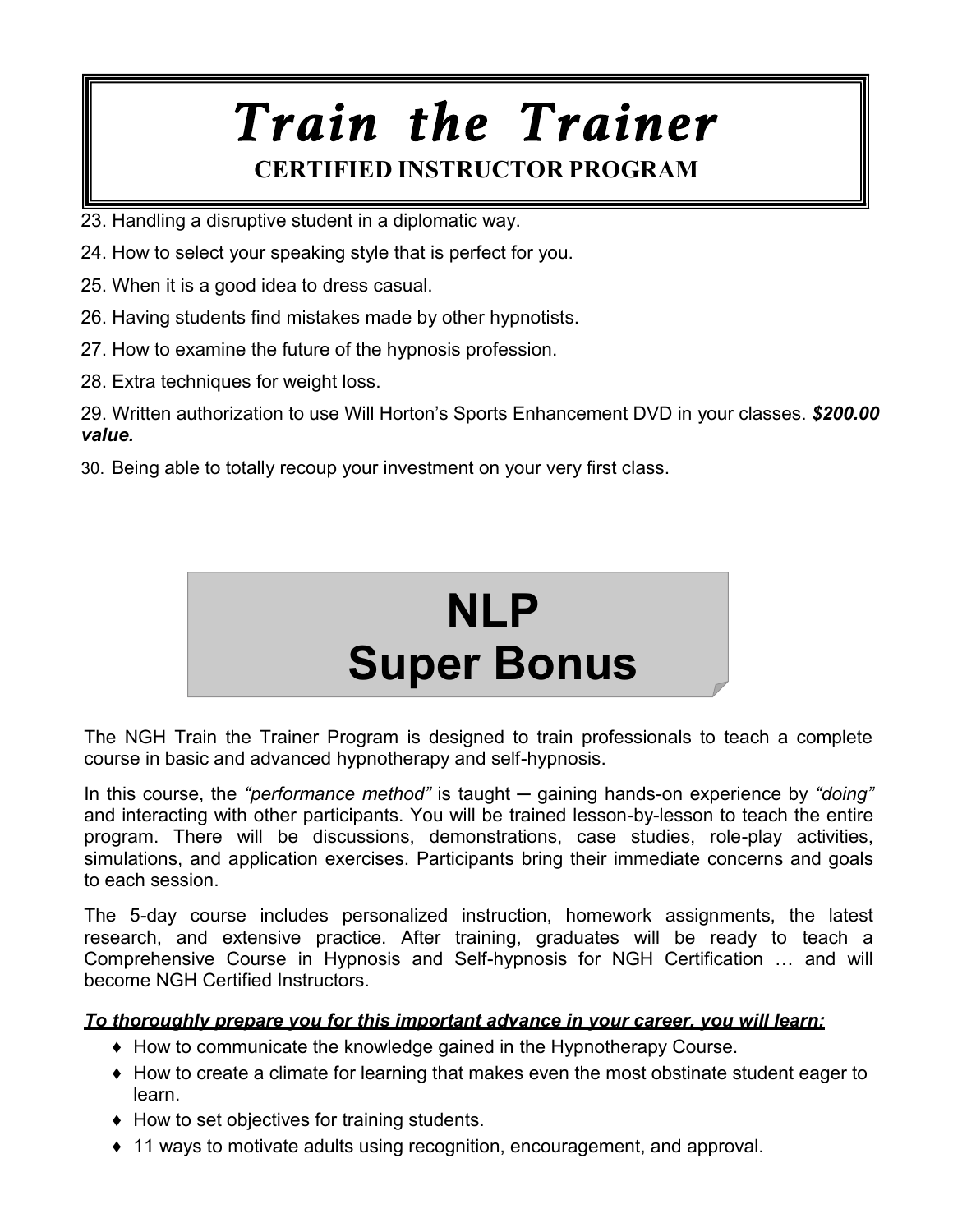- ♦ How to teach and evaluate the performance and comprehension of students regarding suggestibility testing.
- ♦ How to perform and analyze the use of authoritative and permissive induction techniques.
- ♦ How to teach and judge student performance using the six depth stages of hypnosis.
- ♦ How to evaluate components for teaching self-hypnosis, including application of the six criteria for formulating action suggestions.
- ♦ How to diagnose learning needs by asking the right questions.
- ♦ How to identify student's suggestibility level by learning to measure a person's potential to carry out beneficial suggestions.
- ♦ 12 factors that affect the success or failure of your training.
- ♦ The nuances of becoming an effective Hypnosis Instructor.
- ♦ Specific techniques to motivate students towards achieving goals, including use of new reinforcement methods.
- ♦ The specifics of group seminar instruction: scheduling hotel reservations, confirmations, hotel costs, brochure schedules, profitability, etc.
- ♦ The dynamics of Corporate Seminars.
- ♦ How to advertise, where to advertise, when to advertise … so that you get results!
- ♦ Direct mail techniques that work.
- $\bullet$  And much more  $\ldots$

Dr. Will Horton is the world's leading NLP trainer who now is bringing that cutting edge knowledge to teaching Hypnosis Trainers. The only class that uses NLP and Hypnosis to teach NLP and Hypnosis. If you don't take this class, you will be left behind.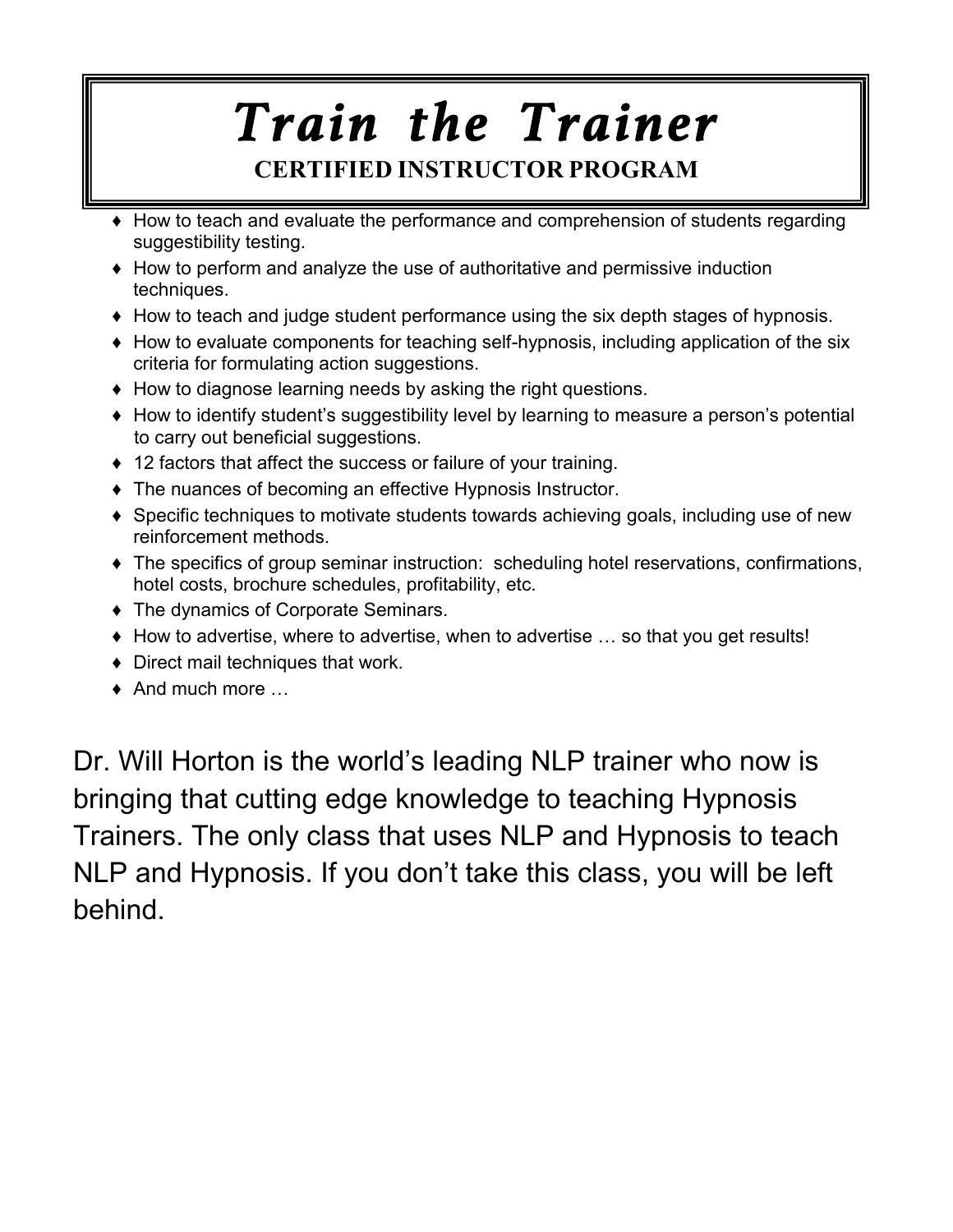## **NATIONAL GUILD OF HYPNOTISTS' CONTINUING EDUCATION PROFESSIONAL DEVELOPMENT DIVISION** *Life Career Hypnosis Program*

#### **You Should Attend Because: The Credibility:**

- # You are a professional.
- # By having the knowledge and experience that you will gain, you will able to assist others who want to learn hypnosis.
- # It is gratifying to help others to better themselves.

- # Being a C.I. (Certified Instructor) confirms that you are knowledgeable in the field of hypnotism.
- # The NGH (National Guild of Hypnotists) is the largest organization of its kind ─ You will be associated with the best and the strongest.

- # Your capability to be believed increases by being a Certified Instructor.
- # A person is considered to be more reliable when they possess more education.

#### **The Prestige: Financial Benefits:**

- # In *one* class, you can recoup more than your investment in this class.
- # You can make more money in *one class* than you can conducting private sessions for *six weeks*!
- # If you like to travel, you can expand your practice by teaching the NGH Class as you visit different cities.

#### **YOU WILL RECEIVE:**

**Trainer Certificate:** All attendees will receive a special Certified Instructor Trainer Certificate from the National Guild of Hypnotists, Inc.

**CEUs:** All attendees are eligible to receive a CEU certificate for attendance from the NGH, which earns you 50 hours towards re-certification.

**Tax Deductible Tuition:** Treasury Regulation 1.1625 permits an income tax deduction for educational expenses – including registration fees, tuition, travel, meals, lodging – for courses taken to improve or maintain skills required in employment or business.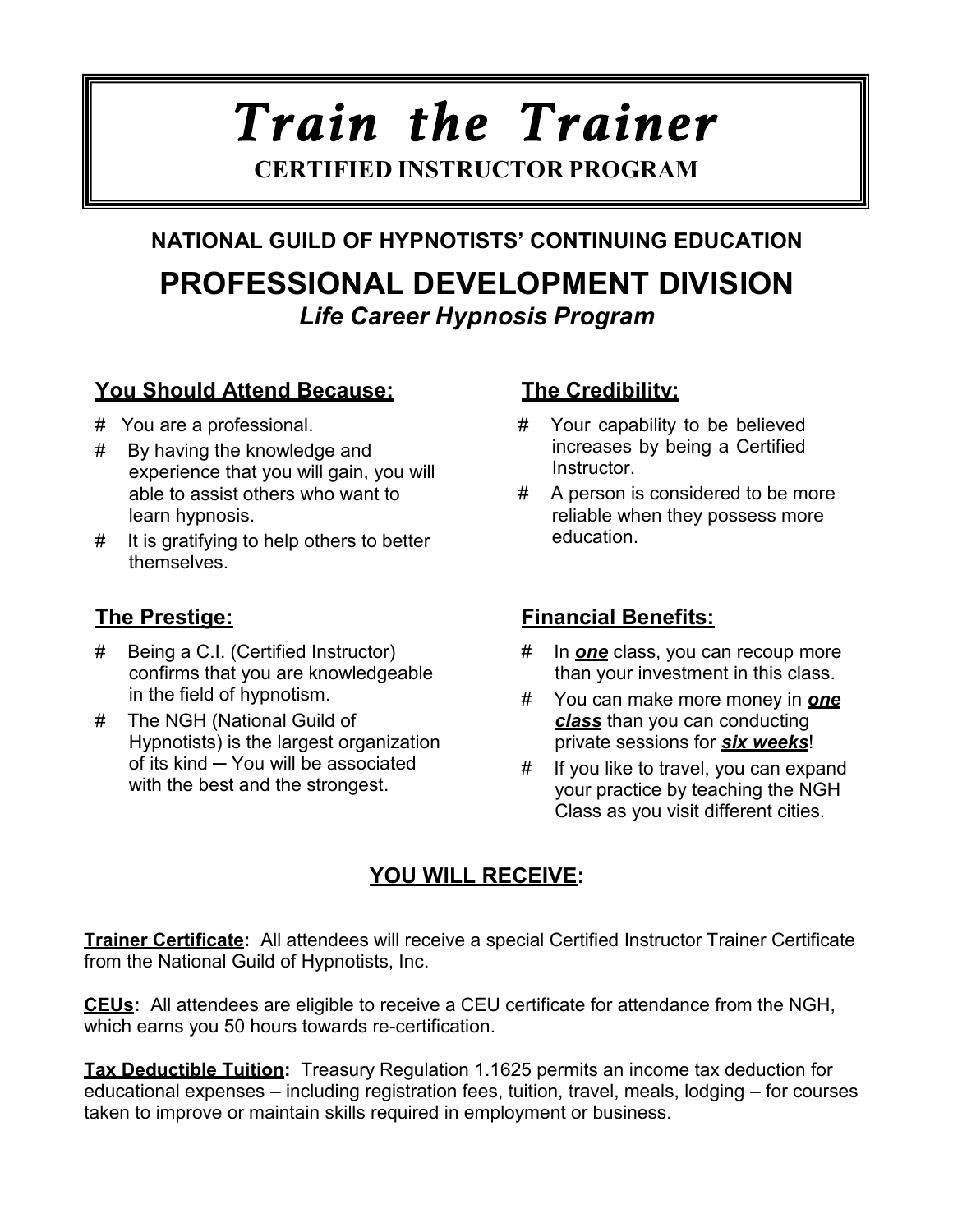**Tuition: US\$ 2,295 Early Bird Discounts: US\$ 1,995 (2 months before class starts, ie on or before 22nd July, 2015)**

**Pre-requisites:** 1) *In order to take this course, you must be certified through the National Guild of Hypnotists for at least one year.*

*2) You must also call the instructor for an interview.*

**Deposit & Cancellation Policy:** A deposit of \$1,000 must accompany each application with balance due before class starts. If a confirmed registration is cancelled, all fees except a \$50 registration fee are refundable.

**Accommodations:** The course fee does not include meals or overnight accommodations.

|            | <b>REGISTRATION FORM</b>                                                                                                                                                                                                      |
|------------|-------------------------------------------------------------------------------------------------------------------------------------------------------------------------------------------------------------------------------|
|            | Please register me for the 5-day Train the Trainer Program with                                                                                                                                                               |
|            | <b>Will Horton</b>                                                                                                                                                                                                            |
|            | September 22-26, 2015 10:00 am to 5:00 pm                                                                                                                                                                                     |
| Venue:     | Hong Kong                                                                                                                                                                                                                     |
|            |                                                                                                                                                                                                                               |
|            | Life Enrich Training & Consulting Centre                                                                                                                                                                                      |
|            | 1001, 10/F., Cheuk Nang Centre, 9 Hillwood Road, Tsim Sha Tsui, Kowloon, Hong Kong (MTR Jordan Station, Exit D)                                                                                                               |
|            |                                                                                                                                                                                                                               |
|            |                                                                                                                                                                                                                               |
|            | Name: Name: Name: Name: Name: Name: Name: Name: Name: Name: Name: Name: Name: Name: Name: Name: Name: Name: Name: Name: Name: Name: Name: Name: Name: Name: Name: Name: Name: Name: Name: Name: Name: Name: Name: Name: Name: |
|            |                                                                                                                                                                                                                               |
|            |                                                                                                                                                                                                                               |
|            |                                                                                                                                                                                                                               |
|            |                                                                                                                                                                                                                               |
|            |                                                                                                                                                                                                                               |
| Payment:   | ■Check ■ MO ■ Visa<br>MasterCard <b>American Express</b> Discover                                                                                                                                                             |
|            |                                                                                                                                                                                                                               |
|            |                                                                                                                                                                                                                               |
| Signature: | Date:                                                                                                                                                                                                                         |